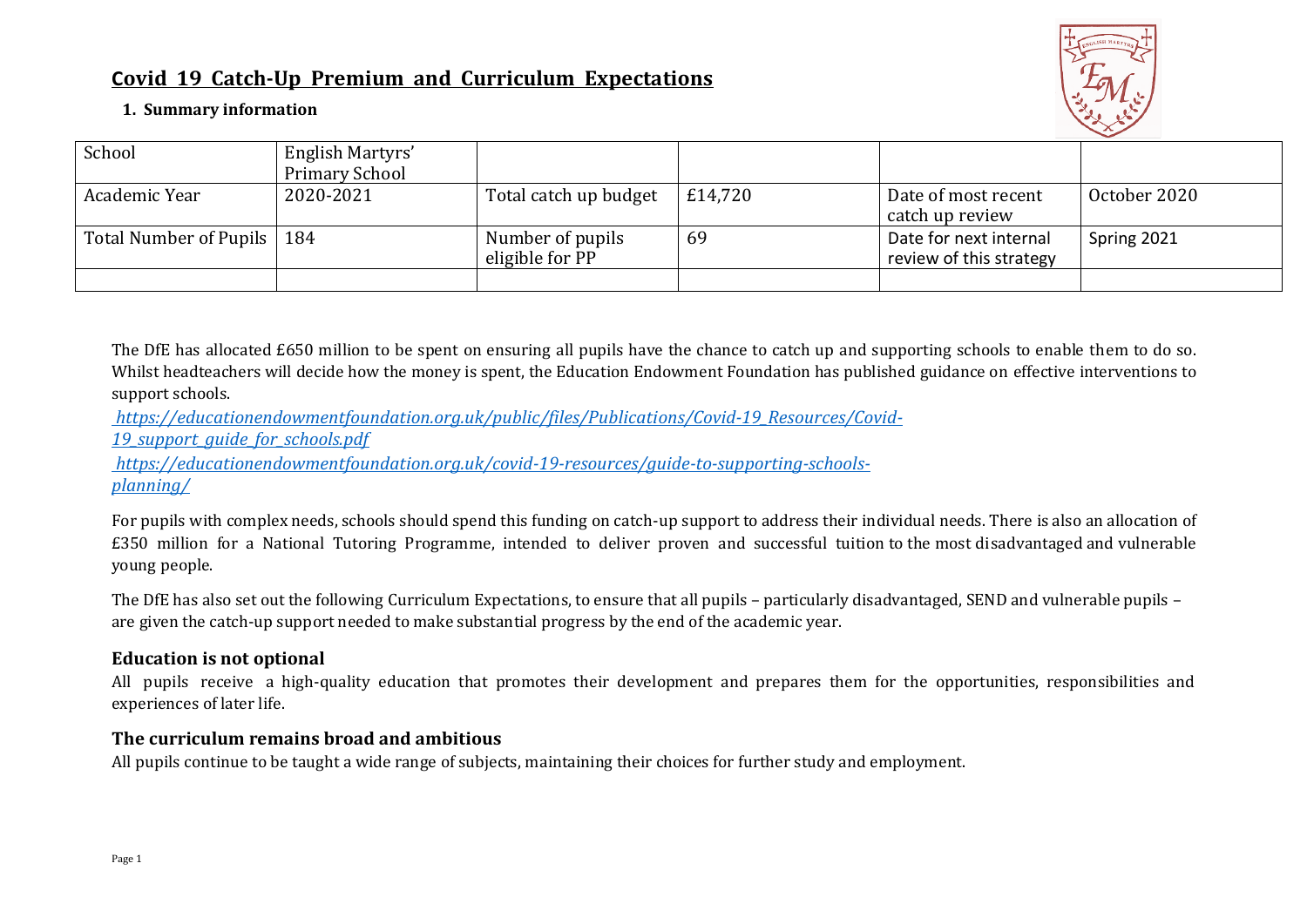#### **Remote education**

DfE asks that schools meet the following key expectations:

- Teach an ambitious and broad curriculum in all subjects from the start of the autumn term, but make use of existing flexibilities to create time to cover the most important missed content…In particular, schools may consider how all subjects can contribute to the filling of gaps in core knowledge, for example through an emphasis on reading.
- Aim to return to the school's normal curriculum in all subjects by summer term 2021.
- Plan on the basis of the educational needs of pupils. Curriculum planning should be informed by an assessment of pupils' starting points and addressing the gaps in their knowledge and skills.
- Develop remote education so that it is integrated into school curriculum planning.

Schools should set out how they will allocate the additional funding to support curriculum recovery this academic year. The EEF guidance suggests a **3-tiered approach\*:**

### **A Teaching**

- High-quality teaching for all
- Effective diagnostic assessment
- Supporting remote learning
- Focusing on professional development

### **B Targeted academic support**

- High-quality one to one and small group tuition
- Teaching Assistants and targeted support
- Academic tutoring
- Planning for pupils with Special Educational Needs and Disabilities (SEND)

### **C Wider strategies**

- Supporting pupils' social, emotional and behavioural needs
- Planning carefully for adopting a Social and Emotional Learning curriculum
- Communicating with and supporting parents
- Supporting parents with pupils of different ages
- Successful implementation in challenging times

### **Funding allocation Allocations are on a per pupil basis - £80 per pupil in years Reception to 11.**

## **Total Catch up funding available: £14,720**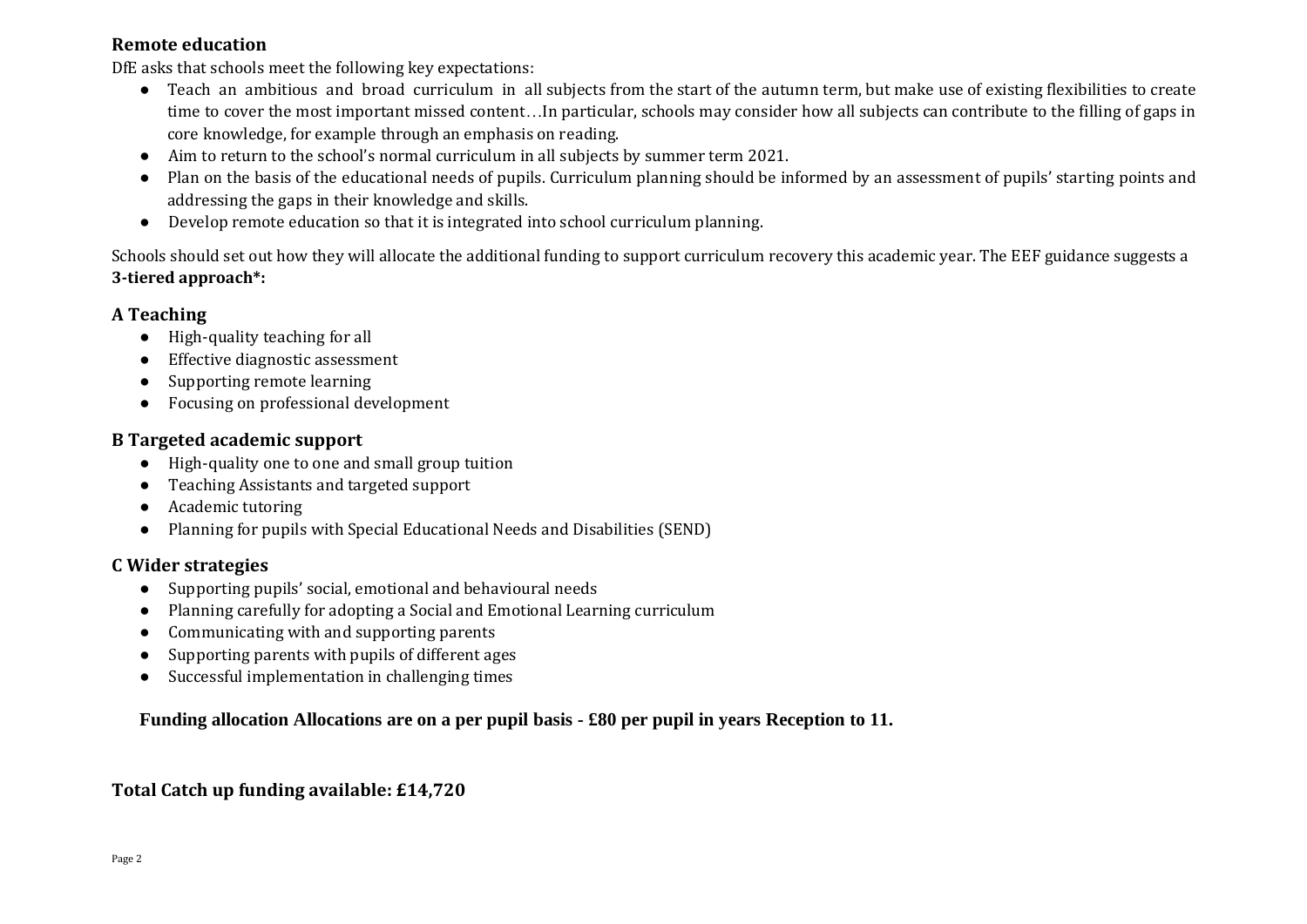| <b>Issue</b>                                                                                                                                                                  | <b>How Identified</b>                                    |
|-------------------------------------------------------------------------------------------------------------------------------------------------------------------------------|----------------------------------------------------------|
| Gaps in reading knowledge that have appeared between March and July 2020 (as identified through<br>1.<br>assessment in Term 1), in particular phonics                         | Teacher and formal<br>assessments                        |
| 2. Gaps in reading knowledge that have appeared between March and July 2020 (as identified through<br>assessment in Term 1), in particular comprehension skills in KS2.       | <b>Teacher Assessment</b><br><b>Formal Reading Tests</b> |
| 3. Poor stamina for writing, in particular during English longer writing activities                                                                                           | Initial writing assessments                              |
| 4. Poor speech and language skills on entry to Nursery and Reception                                                                                                          | Initial EYFS baselines                                   |
| 5. Poor fine motor skills on entry to Nursery and Reception                                                                                                                   | <b>Initial EYFS baselines</b>                            |
| Gaps in Maths knowledge that have appeared between March and July 2020 (as identified through<br>6.<br>assessment in Term 1), in particular basic understanding of operations | Initial math's assessments<br>Formal math's assessment.  |
| Ensuring all pupils can access online learning at home<br>7.                                                                                                                  | Remote learning survey                                   |
| Maintaining a high attendance % for all pupils is a priority<br>8.                                                                                                            | Weekly attendance analysis                               |
| 9. Wellbeing: Concerns around anxiety and safeguarding issues following the lockdown period                                                                                   | Parental survey (Sep 2020)                               |
| 10. Ensuring parental engagement levels are maintained during the 'virtual meeting' era                                                                                       | Parental engagement 2020)                                |
|                                                                                                                                                                               |                                                          |
|                                                                                                                                                                               |                                                          |